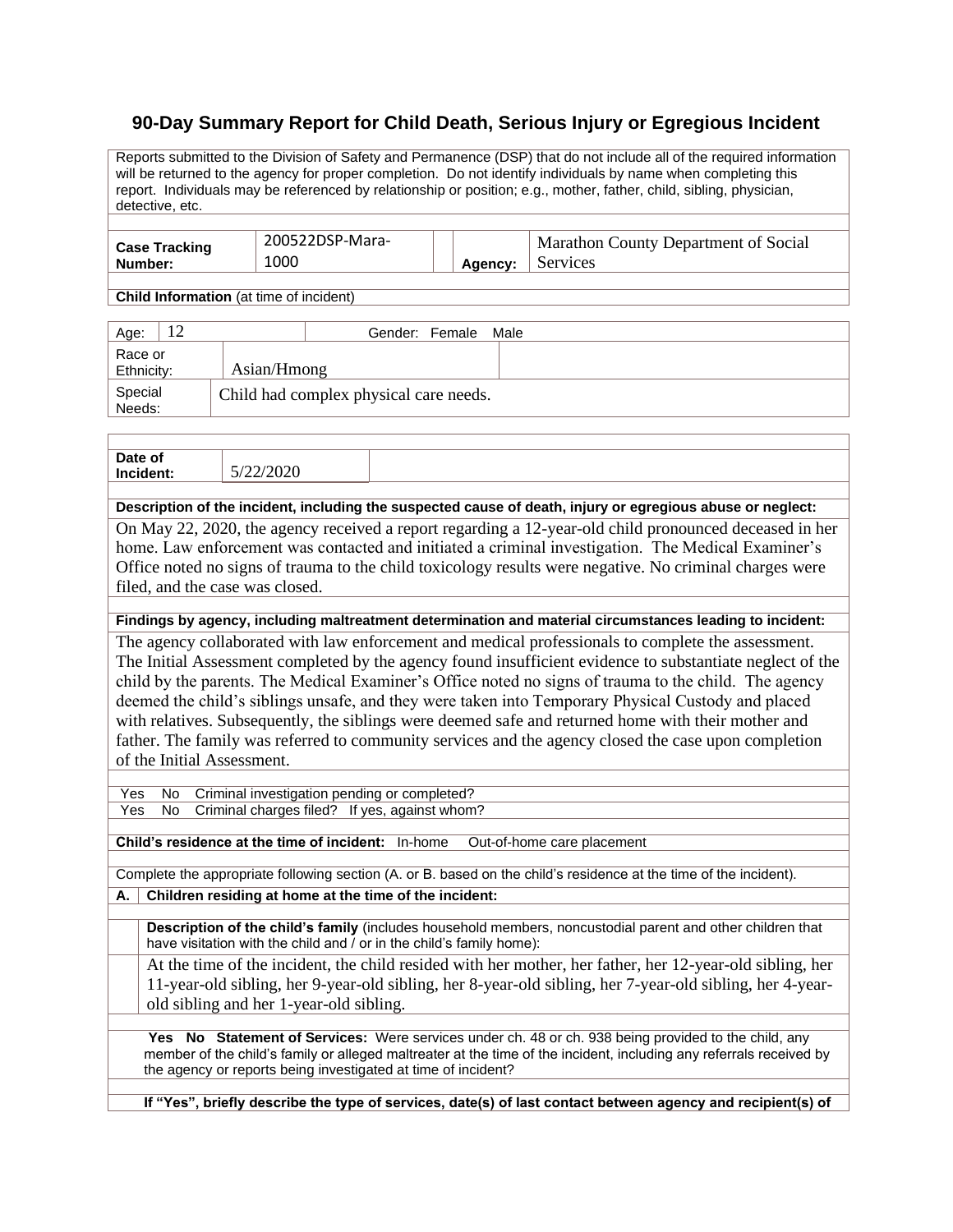**those services, and the person(s) receiving those services:**  $N/A$ 

**Summary of all involvement in services as adults under ch. 48 or ch. 938 by child's parents or alleged maltreater in the previous five years:** (Does not include the current incident.) On November 6, 2019, the agency screened-in a CPS Report for Alternative Response alleging neglect to the child by her parents. An assessment was completed by the agency with the determination of services not needed. The case was closed upon completion of the Initial Assessment.

On March 20, 2019, the agency screened-in a CPS Report for Alternative Response alleging neglect to the child by her parents. An assessment was completed by the agency with the determination of services not needed. The case was closed upon completion of the Initial Assessment.

On October 2, 2018, the agency screened-in a CPS Report alleging physical abuse to the child by her parents. An assessment was completed by the agency and the allegation of physical abuse was unsubstantiated. The case was closed upon completion of the Initial Assessment.

On January 4, 2018, the agency screened-in a CPS Report for Alternative Response alleging neglect to the child by her parents. An assessment was completed by the agency with the determination of services not needed. The case was closed upon completion of the Initial Assessment.

On November 14, 2016, the agency screened-in a CPS Report for Alternative Response alleging neglect to the child by her parents. An assessment was completed by the agency with the determination of services not needed. The case was closed upon completion of the Initial Assessment.

**Summary of actions taken by the agency under ch. 48, including any investigation of a report or referrals to services involving the child, any member of the child's family living in this household and the child's parents and alleged maltreater.** (Does not include the current incident.)

(Note: Screened out reports listed in this section may include only the date of the report, screening decision, and if a referral to services occurred at Access. Reports that do not constitute a reasonable suspicion of maltreatment or a reason to believe that the child is threatened with harm are not required to be screened in for an Initial Assessment, and no further action is required by the agency.)

On November 6, 2019, the agency screened-in a CPS Report for Alternative Response alleging neglect to the child by her parents. An assessment was completed by the agency with the determination of services not needed. The case was closed upon completion of the Initial Assessment.

On October 7, 2019, the agency screened-out a CPS Report.

On March 20, 2019, the agency screened-in a CPS Report for Alternative Response alleging neglect to the child by her parents. An assessment was completed by the agency with the determination of services not needed. The case was closed upon completion of the Initial Assessment.

On January 16, 2019, the agency screened-out a CPS Report.

On October 2, 2018, the agency screened-in a CPS Report alleging physical abuse to the child by her parents. An assessment was completed by the agency and the allegation of physical abuse was unsubstantiated. The case was closed upon completion of the Initial Assessment.

On January 4, 2018, the agency screened-in a CPS Report for Alternative Response alleging neglect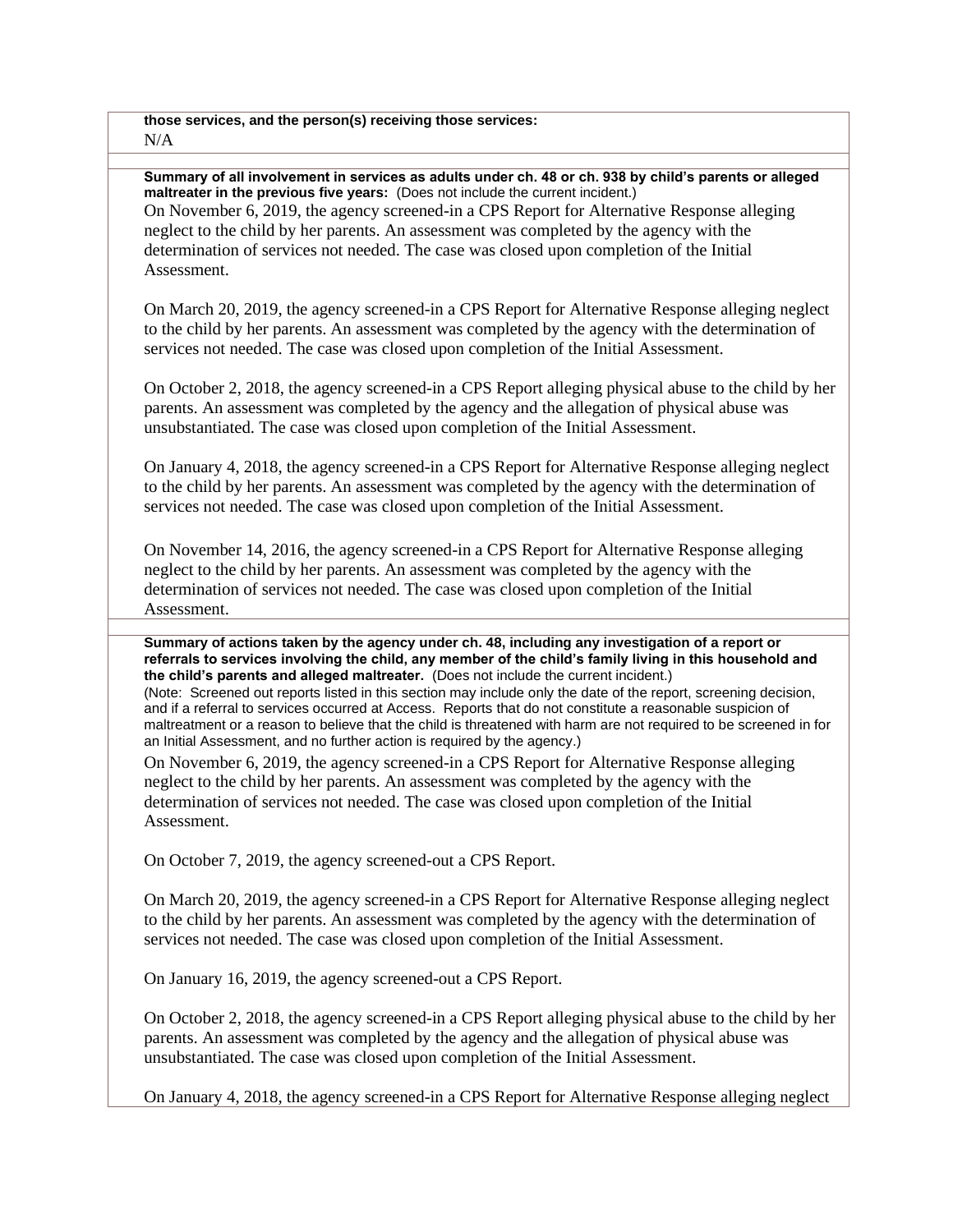to the child by her parents. An assessment was completed by the agency with the determination of services not needed. The case was closed upon completion of the Initial Assessment.

On November 20, 2017, the agency screened-out a CPS Report.

On September 6, 2017, the agency screened-out a CPS Report.

On November 14, 2016, the agency screened-in a CPS Report for Alternative Response alleging neglect to the child by her parents. An assessment was completed by the agency with the determination of services not needed. The case was closed upon completion of the Initial Assessment.

On November 1, 2016, the agency screened-out a CPS Report.

On December 19, 2014, the agency screened-out a CPS Report.

On May 22, 2014, the agency screened-in a CPS Report for Alternative Response alleging physical abuse to the child by her parents. An assessment was completed by the agency with the determination of services not needed. The case was closed upon completion of the Initial Assessment.

On July 22, 2009, the agency screened-in a CPS Report alleging neglect to the child by her parents. An assessment was completed by the agency and the allegation of neglect was unsubstantiated. The case was closed upon completion of the Initial Assessment.

On August 11, 2008, the agency screened-in a CPS Report alleging neglect to the child by her parents. An assessment was completed by the agency and the allegation of neglect was unsubstantiated. The case was closed upon completion of the Initial Assessment.

**Summary of any investigation involving the child, any member of the child's family and alleged maltreater conducted under ch. 48 and any services provided to the child and child's family since the date of the incident:**

The agency collaborated with law enforcement and medical professionals to complete the assessment. The Initial Assessment completed by the agency found insufficient evidence to substantiate neglect of the child by the parents. The Medical Examiner's Office noted no signs of trauma to the child. The child's siblings were deemed unsafe, taken into Temporary Physical Custody, and placed with relatives. Subsequently, the siblings were deemed safe and returned home with their mother and father. The family was referred to community services and the agency closed the case upon completion of the Initial Assessment.

## **B. Children residing in out-of-home care (OHC) placement at time of incident:**

**Description of the OHC placement and basis for decision to place child there:** N/A

**Description of all other persons residing in the OHC placement home:**  $N/A$ 

**Licensing history:** Including type of license, duration of license, summary of any violations by licensee or an employee of licensee or other actions that constitute a substantial failure to protect and promote the welfare of the child.